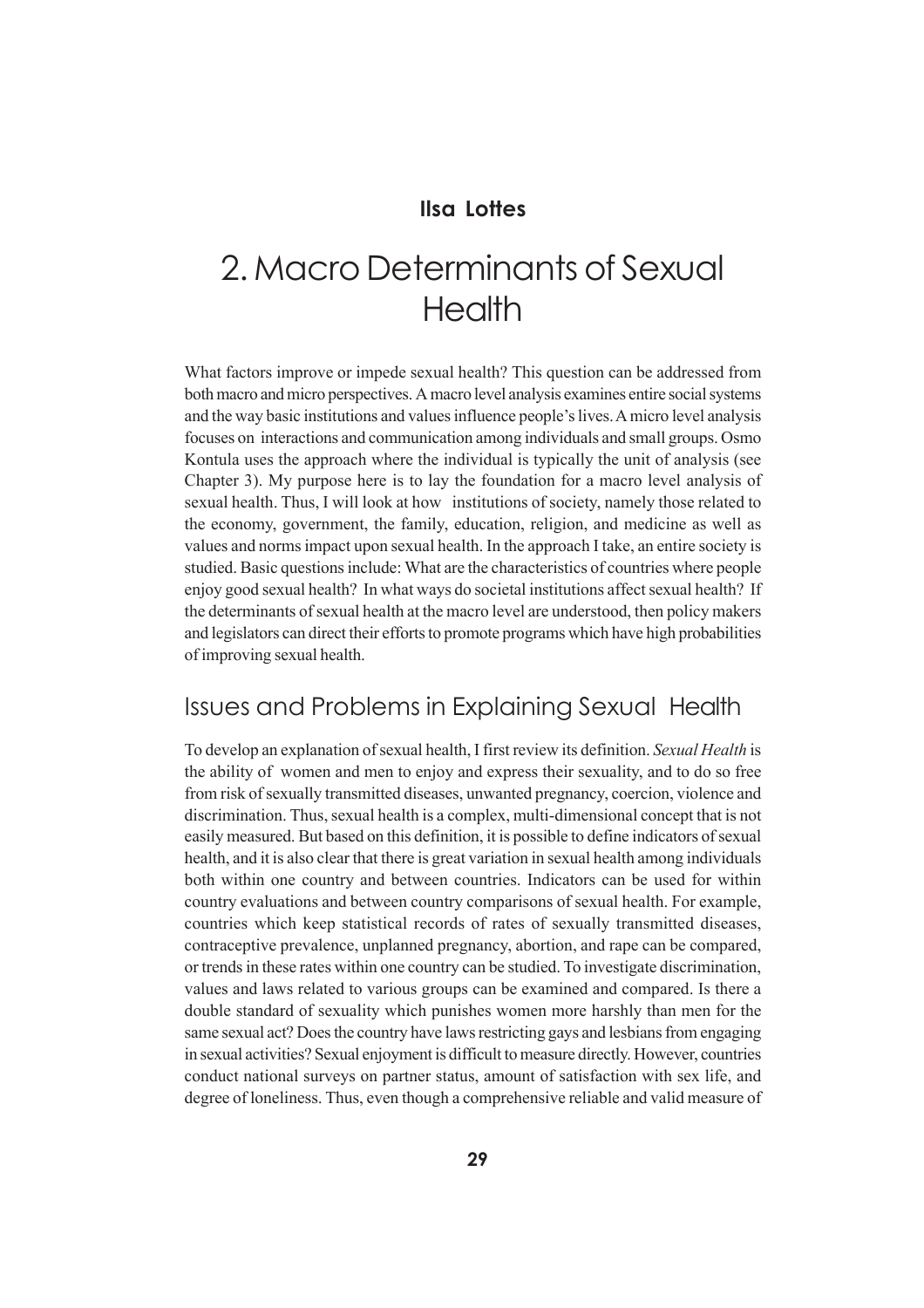sexual health is impossible to calculate for a country, there are indicators that give some idea of at least some of the dimensions of sexual health.

The multi-dimensionality of sexual health also makes the task of developing its explanation difficult. Not all aspects of sexual health have the same set of determinants. Indeed, it would be a challenge to develop an explanation for any one dimension. It might even be best not to attempt a construction of a general model but instead focus on trying to understand each separate component of sexual health. I believe both approaches are important because although there are different models for each aspect of sexual health, there are factors that impact upon every aspect. Furthermore, the state of well-being in one area of sexual health is related to the state of well-being in other areas. Another problem in developing a general model of sexual health is that somewhat different models are likely needed for different types of countries (e.g., industrialised vs. developing) and different population subgroups (e.g., women vs. men or heterosexuals vs. nonheterosexuals). Nevertheless, although refinements are needed to account for differences in types of countries and population subgroups, some principles have general application. Common determinants of the multiple aspects of sexual health can be identified.

### Literature Review

In my review of the literature in a variety of fields including sexuality, health, family planning, and sociology, I could find no previous attempts to provide a macro level explanation or model of sexual health. This is not surprising for sexual health is a relatively new concept. Only in the past decade have attempts been made to define it by identifying its specific components. Furthermore, the study of sexuality has only recently become legitimised by established disciplines. It was not until the 1990s, for example, that the American Sociological Association formed a separate section on sexuality. Nevertheless, social scientists have tried to provide explanations for various aspects of sexuality, including some, but not all, of the components of sexual health and for behaviour and attitudes that relate to sexual health. From these studies, we can get extensive guidance and clues on how to develop an explanation for sexual health.

The works of American sociologist Ira Reiss (1980, 1986, 1990, 1997) have been particularly valuable in providing insights into understanding sexuality. In his 1986 book, he attempted to provide macro level explanations for aspects of sexuality and also stated several propositions which he argued applied to all societies. Some of these are relevant to sexual health. First, he emphasised that all societies view sexuality as important, irrespective of the permissiveness or restrictiveness of their sexual norms. He argued that sexuality was valued not so much because of its reproductive outcome but because of its value as a source of pleasure –physical pleasure as well as psychological and emotional pleasure. Reiss also stated that stable relationships are valued in all societies and that physical pleasure and intimacy are the "building blocks" of stable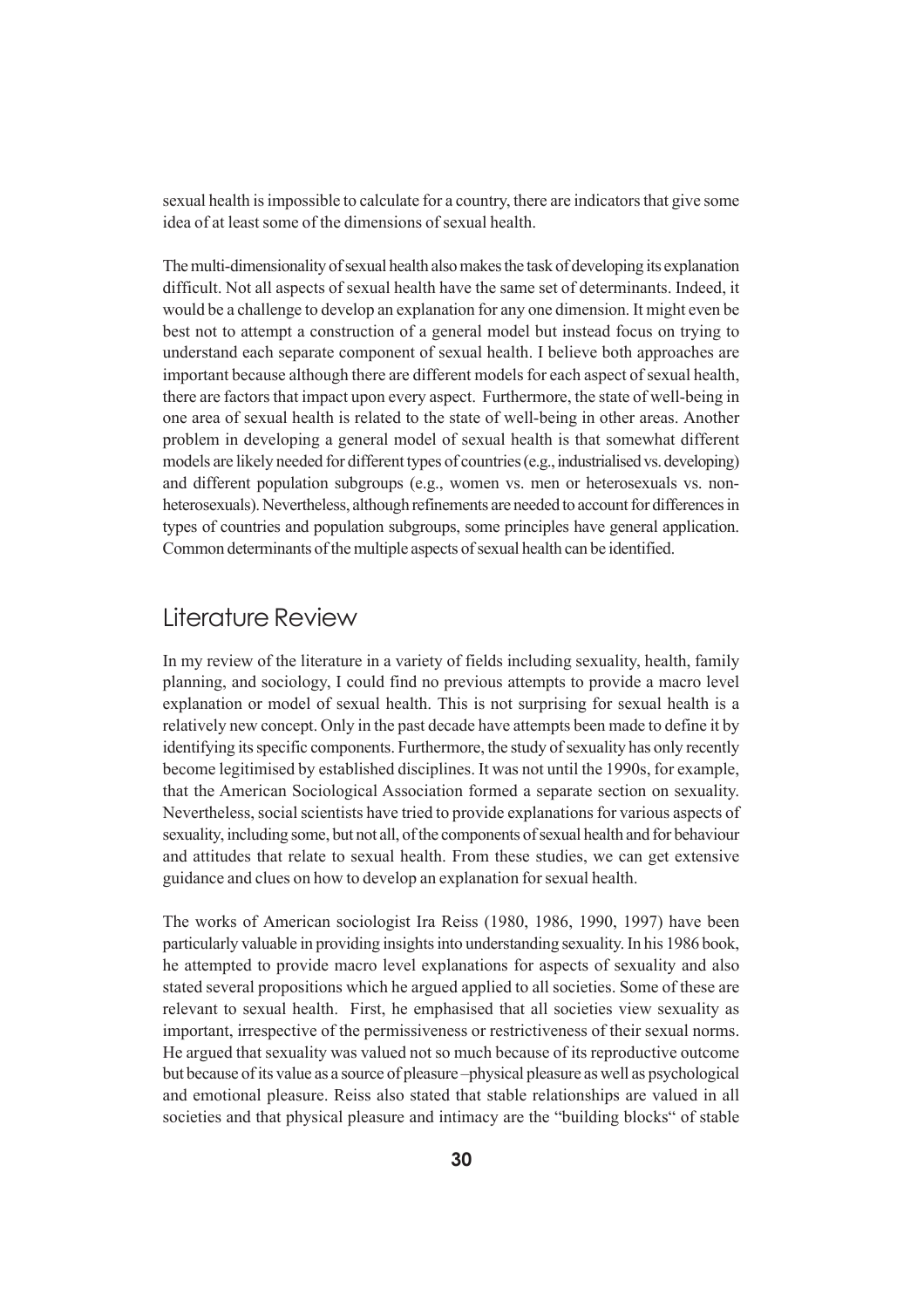social relationships (p. 215, 1986). Reiss further argued that the ability to have sexual relationships was a valued social goal. A basic premise of sociology, in general, is that there is great variation in people's ability to obtain valued social goals. This access depends on people's location in the social structure as determined by many factors including their social class, gender, race, and power. Social scientists generally agree that from both historical and cross-cultural perspectives, men have had and continue to have more power than women. Thus, one may expect that men enjoy sex and satisfy their sexual needs more than women because of their greater power in important societal institutions. In addition, norms regarding sexual expression have usually been more permissive for men than for women, with the exception of norms for same sex interactions; here restrictions have generally been harsher for men.

### Sexual Health of Women

Since the 1960s, as a result of the new feminist movement, women's sexual freedom and the control of their sexuality have been topics of scholarly investigation. McCormick and Jessor (1983, p.68) listed five characteristics of societies where women have more sexual freedom, including low militarism, and high egalitarianism in the family, politics, the economy and religion. Thus, the same principle is supported, namely that the degree of power in the basic institutions of society determines people's ability to enjoy and express their sexuality. By sexual freedom, the authors mean the ability for women to exercise control over their sexual lives. The first characteristic was stated as follows "women enjoy more sexual freedom where there is little or no emphasis on warfare or militarism." It is clear that military organisations are male dominated and allow greater opportunities for men than women to advance in the hierarchy. Second, "women control their own sexuality more where men participate in child rearing or where child-care services are available." One basic theme throughout feminist literature is that women's role as primary care taker of children has prevented them from assuming other roles and duties in society that are more highly valued and rewarded. The other three characteristics seem self-evident: Women are more sexually emancipated when "they have greater political representation", when they have "economically productive roles" and when they have "helped mold the mythology, religious beliefs, and world view of their groups." McCormick and Jessor (1983, p. 68) conclude that the more power women have in society, the weaker the double standard of sexuality, which favours men and restricts women.

In preparation for and in response to the conferences in Cairo and Beijing, there has been an emphasis on the 'empowerment of women' as a means for improving their sexual health and acquiring sexual rights. Here empowerment means gaining control over material assets, intellectual resources, and ideology (Batliwala, 1994). Thus, the empowerment of women involves a process whereby power or control over material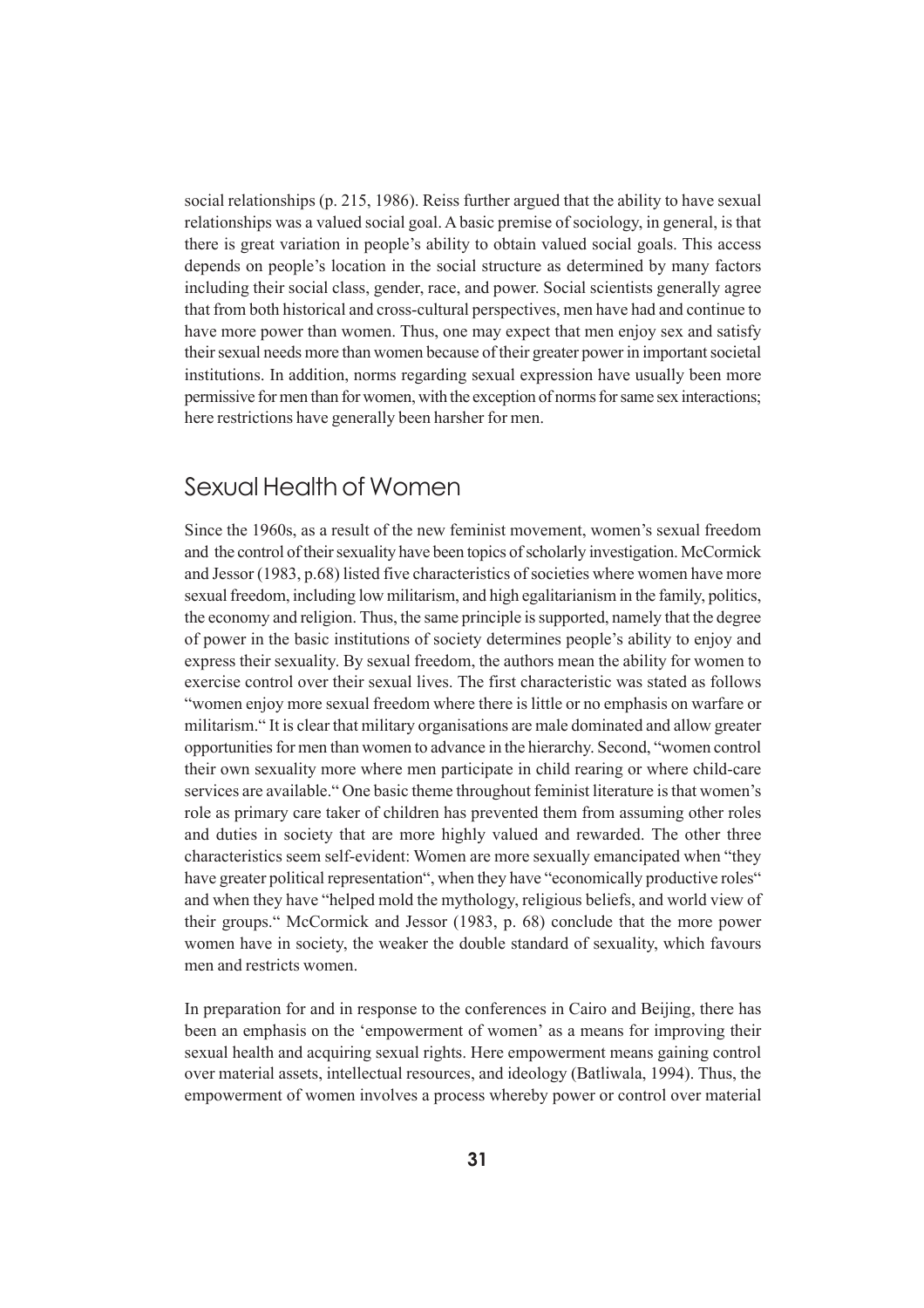resources, and access to knowledge and information would be more evenly distributed between men and women. Empowerment mechanisms commonly cited include the formal and informal education of women, women's political participation, and group formation to build solidarity so women can work more effectively to achieve goals such as improving their economic security or increasing their self-esteem and self-worth. In addition, social scientists have attempted to examine how many types of social policies are gendered, that is how they differentially affect women and men, often resulting in greater empowerment for men than women.

Previously I emphasised that the Nordic countries and the Netherlands are the leading countries with respect to many indicators of women's sexual health – rates of abortion, teenage pregnancy and birth, unplanned pregnancy – as well as indicators which influence the sexual health of both women and men such as sexual knowledge and rates of sexually transmitted diseases (Alan Guttmacher Institute, 1994; David et al., 1990; David and Rademachers, 1996; Eng and Butler, 1997; Friedman, 1992; Jones et al., 1986, 1989; Ketting, 1994; Kosunen and Rimpelä, 1996; Population Action International, 1995; Skjeldestad, 1994; Vilar, 1994). Women in these countries have many rights (e.g., the right to safe, accessible, low cost or free abortion; the right to low cost or free family planning services; the right to information about sexuality via education and the media) denied to their counterparts in other countries. In the aforementioned countries women also have positions of power in the basic societal institutions. Women are well, albeit not equally, represented in their country's national legislature. In addition, maternity and family social benefits are comparatively high and with the possible exception of the Netherlands, a high proportion of women are in the labour market. A comparison of many aggregate indicators (e.g., educational attainment of women and poverty levels of women and their children) also supports the view that in the Nordic countries women have a higher degree of material assets and information resources than do women in most other countries (Bradshaw and Wallace, 1996; Population Crisis Committee, 1988; Siaroff, 1994; Smeeding, 1997; UNICEF, 1996; United Nations Development Programs, 1996, 1997, 1998). Indeed, on the United Nations gender empowerment measure calculated for 94 countries, Norway, Sweden, Denmark and Finland consistently rank in the top 5 with the Netherlands ranking as  $9<sup>th</sup>$  or  $10<sup>th</sup>$  (United Nations Development Programme, 1997, 1998). Thus, these countries illustrate a strong association between the empowerment of women and their sexual health.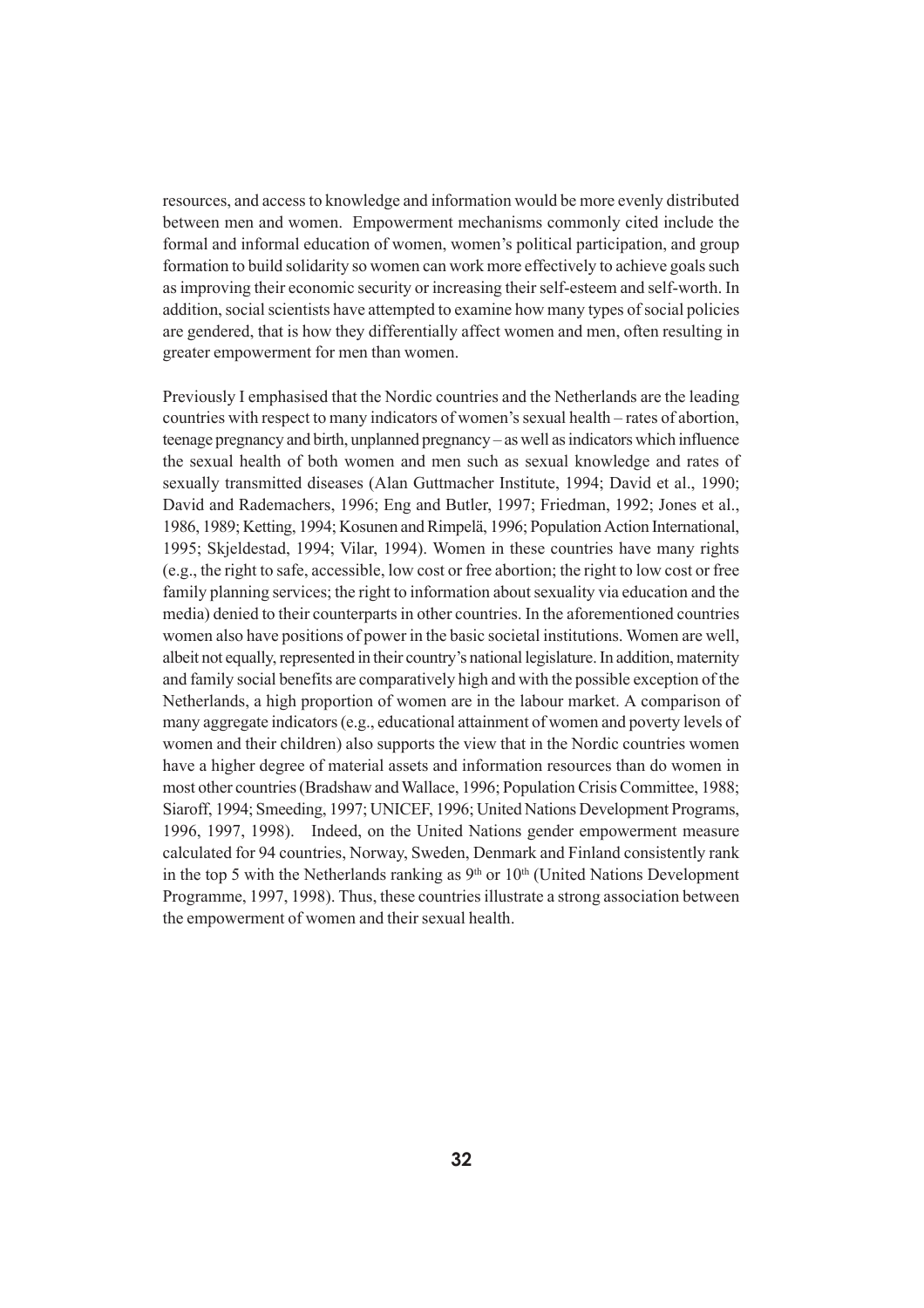# Sexual Health of Men

 In contrast to the emphasis on the sexual freedom of women, the sexual and reproductive health of women, and women's empowerment, the topics of men's sexual health and men's empowerment have received little attention. The common assumption is that men have the freedom to enjoy their sexuality because men historically have had more power than women and because the norms regarding sexual behaviour for men have been quite liberal. Indeed, men are often blamed for the poor sexual health of women and for the lack of control that women have had over their sexuality. Men's role in sexual restriction and coercion is well-documented; men have put the sexual health of women at risk and have denied women sexual autonomy. The conferences of Cairo and Beijing and much work since those conferences has continued to highlight the disadvantaged position of women in sexual relationships. Yet, it would be wrong to state that the majority of men in most societies have excellent sexual health. Men are also subject to systems of inequality, and in many countries, class, and race/ethnicity are more powerful means of determining access to valued resources than gender. In almost every society one can identify groups of 'dis-empowered men', such as minorities, homosexuals, transsexuals, and those living in poverty. The status of gay men is problematic in countries where there have been and continue to be, numerous violations of their rights, which have resulted in serious negative physical, mental, and sexual health outcomes (Blumenfeld and Raymond, 1988; Rofes, 1983; West and Green, 1997).

Although women are more prone to contract many sexually transmitted diseases, more affected by an unwanted pregnancy, and more likely to experience sexual violence, men also have many unmet sexual health needs. Many men lack knowledge about sexual and gender issues, or suffer from sexually transmitted diseases, infertility, impotence or premature ejaculation. Rape and sexual abuse of men and boys – although less common than for women and girls – result in serious health consequences. In addition, for many economically disadvantaged men, it can be difficult to find a partner. Studies on mate selection continually highlight the importance of status and wealth as factors that attract women to men (Buss, 1990).

Basu (1996) makes some important comments about the 1994 Cairo conference. First Basu points out that the barriers to improving the sexual and reproductive health of women involve more than gender issues. A focus entirely on patriarchy ignores other important socio-economic and cultural problems that need to be addressed. Basu (1996, p. 226) emphasises that poor, illiterate, unskilled, and/or unemployed men may exploit their women at home, but "their situation can be described as advantageous only in very relative terms". Further, Basu states that the "sexually able, fertile male is much less likely to exploit his male prerogative to abandon or ill-treat his wife" than a male with sexual problems. Basu questions the strategic value of documents containing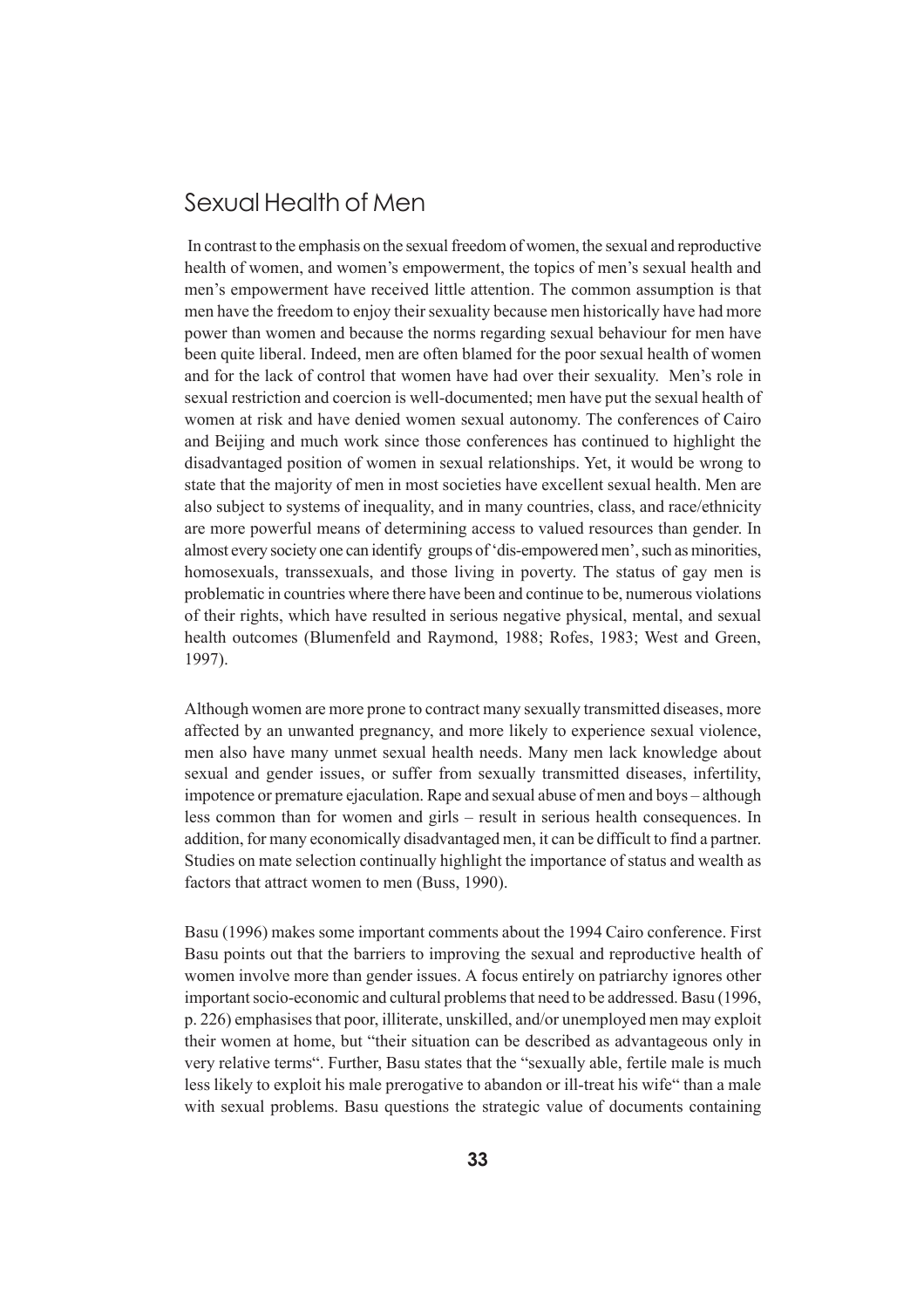antagonistic one-sided rhetoric that focus exclusively on the sexual health needs and rights of women and the responsibility of men to change and support women. Basu wants the needs and rights of men as well as the responsibilities of women to be part of sexual health programs. This approach is advocated as the best way to improve the sexual health of both women and men. Principles that apply to women's ability to control their sexual lives and enjoy their sexuality can be extended to men – namely that the higher the level of power in basic institutions of society, the more opportunities a man or a woman has for sexual enjoyment. People's degree of power in institutions also determines their ability to access valued resources such as education and health services. Thus, a person's institutional power influences the amount of sex education and sexual health services he or she receives.

# Other Determinants and Considerations

 There is great variation within and between countries regarding the distribution of power, wealth and income of their citizens. One way to evaluate a country's sexual health is to examine the extent of inequality of wealth and power. If wealth and power are concentrated in only a small proportion of the population, then it is likely that only this small proportion will have access to reliable and comprehensive sources of information and quality sexual health services. If a high proportion of the population is living in poverty, then this population group is unlikely to have access to adequate sexual health information and services. Levels of both absolute and relative poverty can be approximated for a country and provide indicators of the extent of poor sexual health. The gross national product per member of the population gives one measure of the wealth of the entire country and thus offers some information about the general amount of resources available to all citizens. One measure of the distribution of wealth is to compare the incomes of a top group with a bottom group. The higher this ratio, the greater the inequity of income distribution (see Awad and Israeli, 1997; Osberg and Xu, 1997; Smeeding, 1997 for details about measures of poverty and income distribution).

The sexual ideology of a culture is another major determinant of sexual health. By sexual ideology I mean the belief system about what is acceptable and appropriate sexual behaviour for men and women at various stages of their life and in various types of relationships. In most countries, the degree of religiosity and the commonly accepted doctrines of the major religions are dominant factors influencing sexual ideologies. Societies vary considerably with respect to their sexual belief systems. Some only approve of sexual relationships for married couples and even approve of the murder of a young women suspected of having premarital sex. Some have strict punishments for both men and women suspected of engaging in sexual relationships with someone other than their spouse. Other societies leave most sexual relationships that do not involve force, abuse or fraud outside the legal system and regard the majority of sexual interactions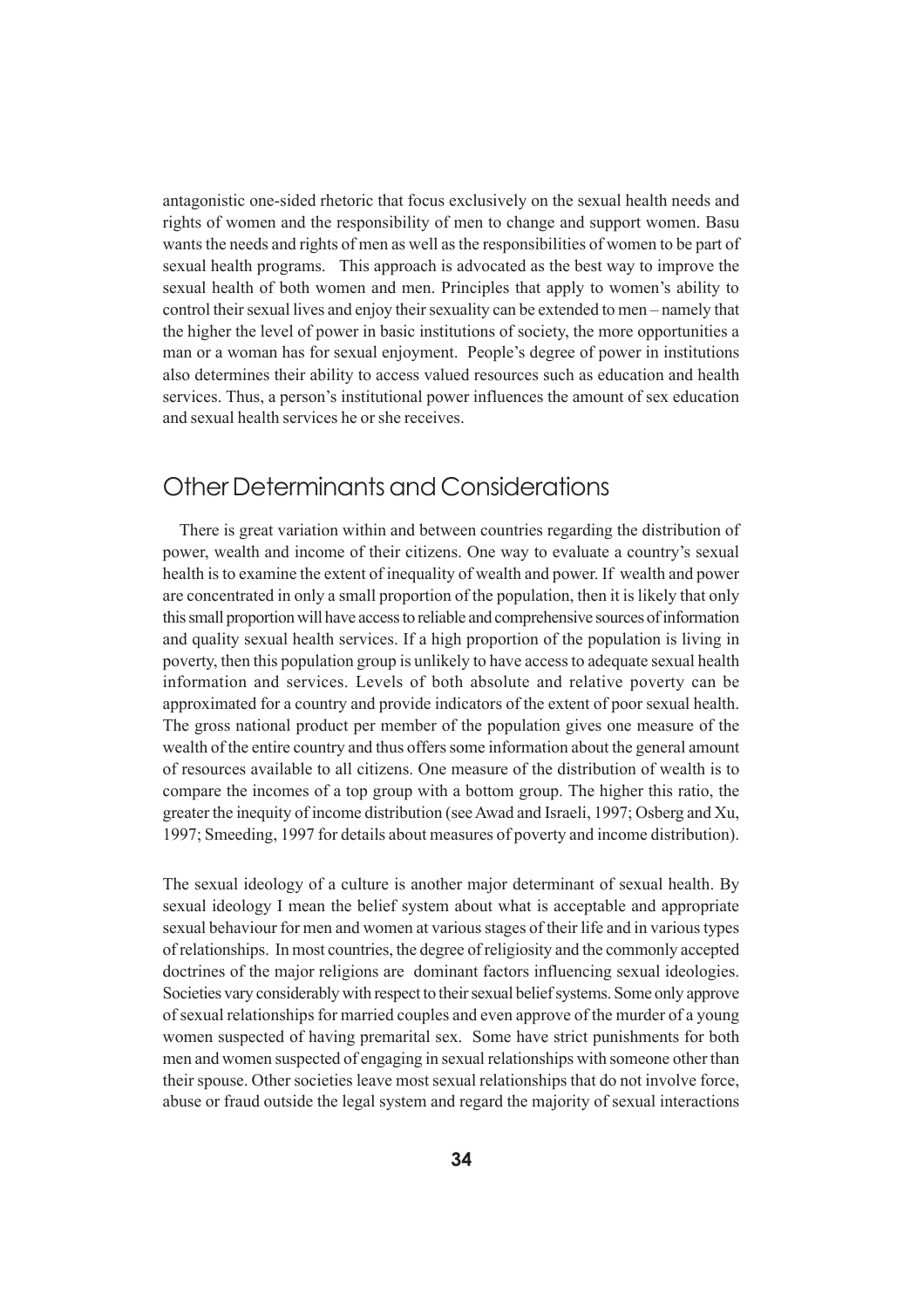between consenting adults as private matters, not appropriate for public consideration. Sexual ideologies also differ in their degree of egalitarianism. As stated earlier, most sexual ideologies still grant men and heterosexuals more freedom to express their sexuality than they do for women and non-heterosexuals. If one examines the definitions of sexual health and sexual rights provided by international organisations and conferences, it is clear that a sexual ideology regarded as promoting sexual health and sexual rights is egalitarian, one that does not discriminate on the basis of gender, race, religion, class or sexual orientation. In evaluating the sexual health of a country, the attitudes toward gays and lesbians need to be examined. Such attitudes, if condemning or disapproving, also often contribute to job discrimination and the denial of benefits provided to heterosexual couples, which in turn hinders the economic status of homosexuals. Thus, in addition to the general level of a country's wealth and the distribution of wealth, power and income, the dominant sexual ideology accepted by its citizens is a major determinant of their sexual health.

Next, consider determinants of another threat to sexual health, force in sexual interactions. Since the 1970s, rape, sexual coercion and sexual abuse have been studied extensively by social scientists and numerous models have been proposed to try to understand these phenomena (e.g., Finkelhor, 1984, Finkelhor et al. 1990; Lottes, 1988; Malamuth and Donnerstein, 1984; Pirog-Good and Stets, 1989; Reiss, 1997). A review of these studies is beyond the scope of this book. What is relevant here is to stress that since the early 1980s, socio-cultural theories of sexual violence and sexual abuse have received more support compared to the previously commonly accepted psychological and pathological ones. General findings regarding rape of women by men, for example, support the views that rape occurs more frequently in cultures where violence and sexual involvement with women are highly valued male characteristics. In such societies rates of interpersonal violence and other types of crimes are high, women are not highly valued compared to men, punishment for rape is lenient and difficult to ensure, and there are harsh infant-child raising practices. Factors that overlap with the determinants of other aspects of sexual health include power differentials between the victim and the aggressor and the general sexual belief system.

Another aspect of sexual health that has received a good deal of attention is contraceptive use. From a comparative perspective, the most comprehensive work in this area has been done by the Alan Guttmacher Institute (AGI) of the USA. The AGI is a not-forprofit corporation for reproductive health research, policy analysis and public education. In the 1980s AGI published two books – one on teenage pregnancy in industrialised countries and the other on pregnancy, contraception and family planning in industrialised countries. The teenage pregnancy study involved an analysis of factors influencing teen pregnancy for 37 countries together with an in-depth case study of six countries. The other study involved 20 countries with case studies for four countries. Factors that were associated with higher rates of teenage pregnancy were restrictive ideas and lack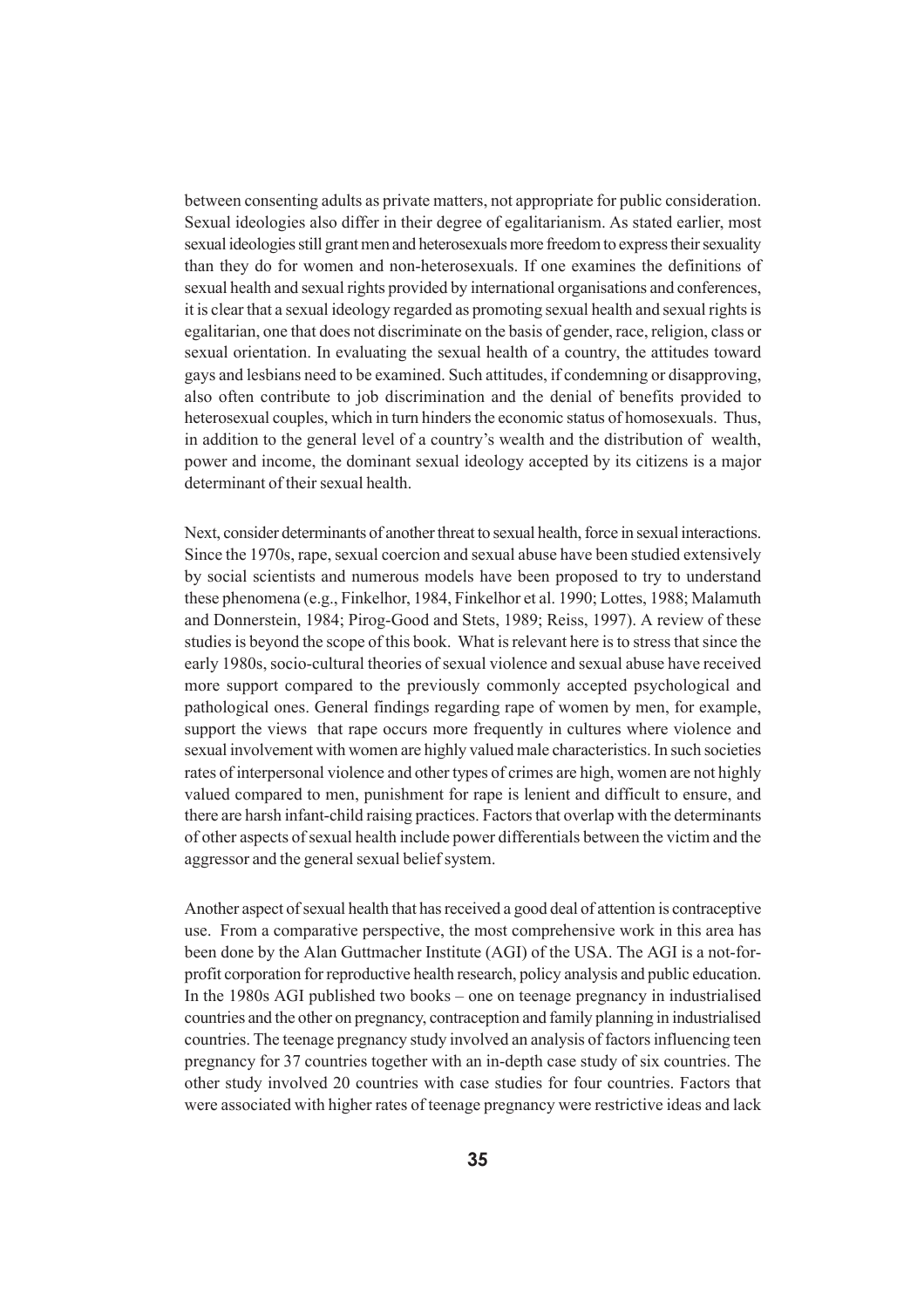of openness about sexuality, less equal distribution of income, high levels of poverty, low availability of contraceptive education and contraceptive services, low level of tolerance of teenage sexuality, and higher levels of religiosity.

The main emphasis in the second book was to explain why the USA had higher rates of abortion and unplanned pregnancies than most other countries. Reasons include the lack of an integrated national health care service which encourages preventive care, the reliance on specialist private doctors for family planning services and the high cost of such services, the high cost of contraception, and low advertising of contraception methods. The model presented to explain contraceptive use in the AGI study had three major types of explanatory variables: laws and policies, service delivery, and information delivery. A fourth type of variables, national characteristics, was hypothesised to influence these direct explanatory variables.

The AGI model of contraceptive use can also be applied to explain the variation of rates of sexually transmitted diseases (STDs). Factors that influence both contraceptive use and safer sex activities involve both educational information and access to quality and affordable services. Other factors influencing rates of STDs include poverty, inequity of wealth and resources, lack of sex education and media coverage of information about STDs, conservative attitudes fostering secrecy, shame, and punishment, inadequate access to health care, alcohol and drug use, and inadequate attention to special population groups, such as substance abusers, sex workers, teenagers, the homeless, immigrants and those in detention facilities (Eng and Butler, 1997).

# Model of Sexual Health

Now that I have presented a general overview of the literature related to determinants of the components of sexual health, I propose a model of sexual health. Figure 1 presents a model of direct influences on sexual health. For this model, I define a direct influence as one where the arrow starts at the influencing variable and ends at the 'sexual health' box. In the model three basic determinants of sexual health are sexual ideology, sexual health information/education and sexual health services. A sexual ideology which includes an acceptance of the views endorsed at the Cairo and Beijing conferences is one that is supportive of positive sexual health outcomes. These views were stated in the list of rights in Chapter 1. Although the quality and comprehensiveness of school sex education curricula, media programs related to sexual health issues, and sexual health services are obvious determinants of sexual health, it is difficult to obtain measures of these determinants. Evaluations would have to include equity, access and cost investigations of services, content analyses of curricula and media text, and examination of sexual health outcomes.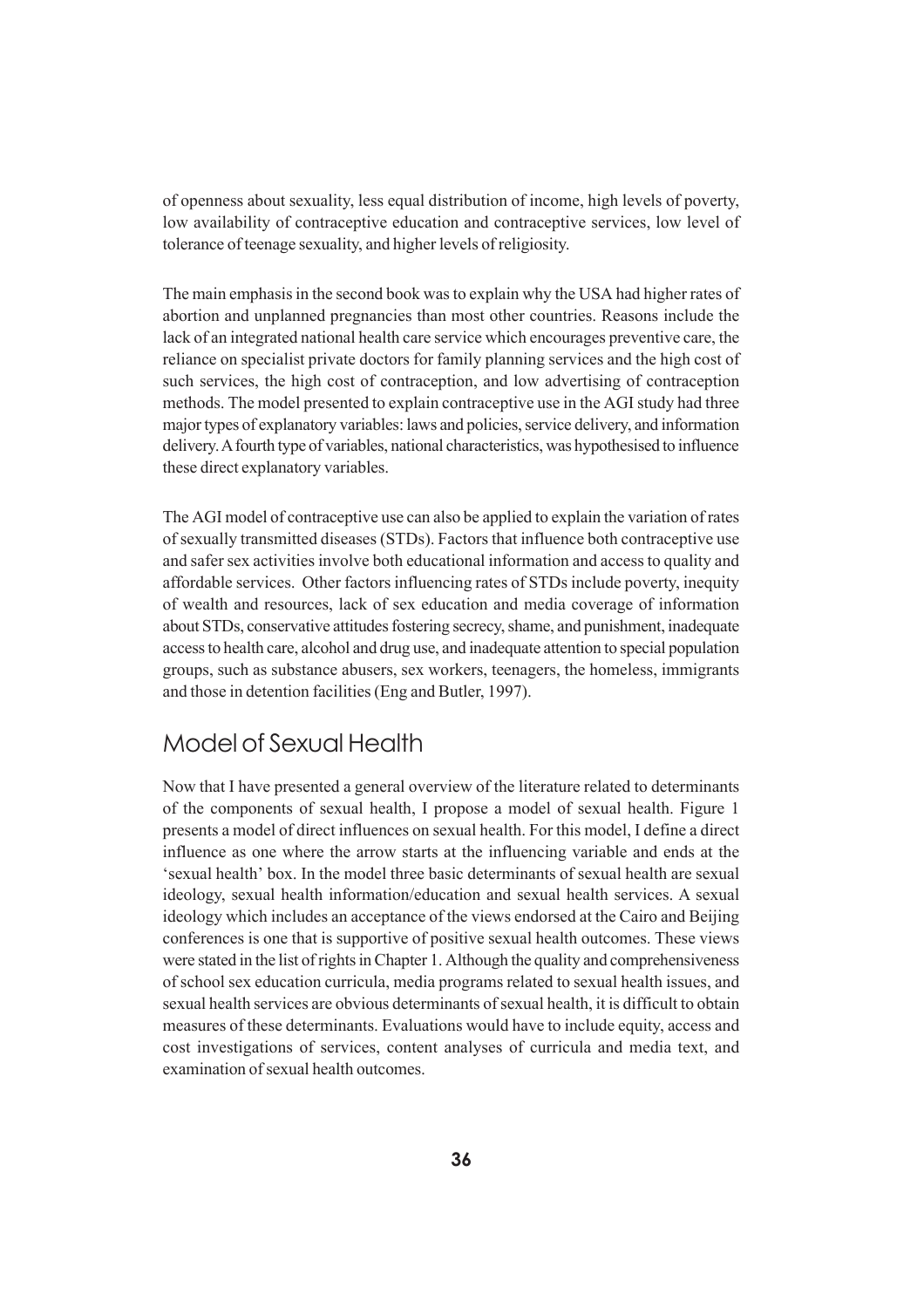#### **Figure 1. Model of direct influences on sexual health**



**Figure 2. Model of direct and indirect influences on sexual health**



The model presented in Figure 2 is considerably more complex for it shows how other aspects of society are inter-related and influence the three direct determinants of sexual health. An indirect determinant is one where the arrow starts at the determining variable and ends at one of the three direct determinants or at another indirect determinant. Here I focus on a brief discussion of the indirect determinants of sexual health for the contributors to this book describe the direct influences on sexual health. Some of the connecting lines have an arrow at both ends, indicating that the hypothesised relationship is reciprocal or operates in both directions. For example, consider the relationship between laws and policies and distribution of economic and political power. Laws and policies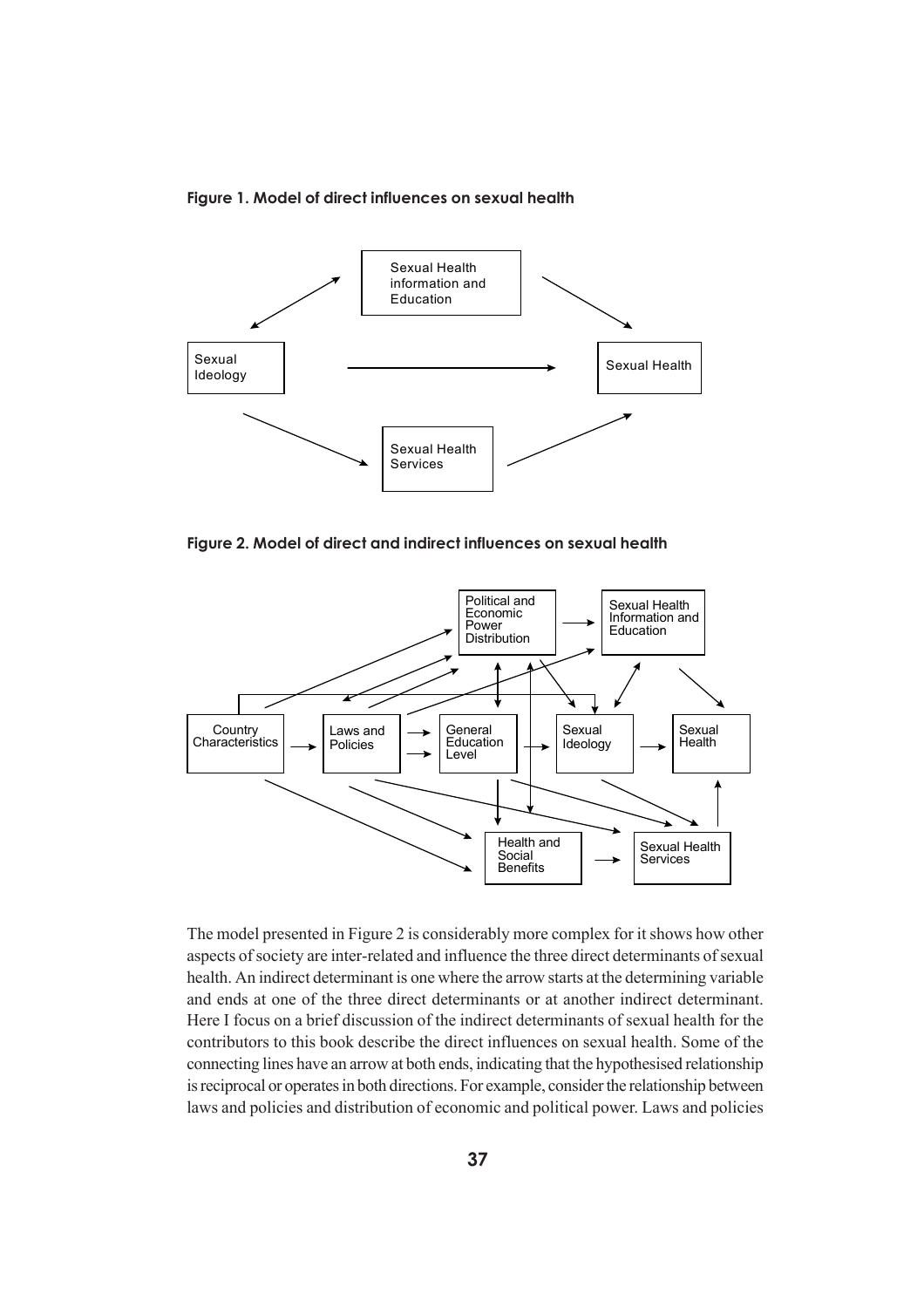about elections influence the choice of candidates for political office and those with political power – elected officials – influence the content and passage of laws. The basic message of this diagram is to promote an understanding and acknowledgement of important factors that influence the more obvious direct determinants of sexual health. These indirect factors – country characteristics such as religiosity and political ideology, laws and policies, general level of education attainment, distribution of economic and political power, and quality and delivery of health and social benefits – all need to be included when sexual health policies are examined.

 Table 1 lists the values of indicators of these indirect influences on sexual health for Finland. Overall, Finland compares favourably with respect to other countries on indirect indicators. Finland's welfare state policies are guided by principles of equity and social justice and the goal is to ensure basic services for all citizens. In my examination of these indirect factors, I could discern only a few areas of concern. One definite problem has been the high rate of unemployment of this past decade. This has contributed to lower tax revenues which in turn has led to reduction of social and health benefits. Cuts in benefits – which have disproportionately hurt people with the lowest income and assets – combined with long term unemployment have produced problems associated with poverty, social exclusion and alienation (Heikkilä, 1996; Mäntysaari, 1994; Ollila et al., 1997; Taipale, 1998; Uusitalo, 1996,1998). Another concern regarding the indirect indicators involves the increased autonomy given to local governments. The fear is that without adherence to national guidelines, local and regional inconsistencies will result in inequities of or differences in services, benefits, information provision, and educational curricula. However, the excellent monitoring, statistics and record keeping, and evaluation programs in Finland provide some check on ill-advised decisions.

 In Table 1, laws and policies that relate to gender equality and 'women's empowerment' are highlighted due to their importance in affecting the sexual health of women. A recent national survey in Finland reflects the views about attitudes toward women and gender equality. The majority of respondents felt that on the whole women did not enjoy the same status as men. Still, only 22 percent of men and 10 percent of women thought that the status of women was clearly inferior to that of men (Statistics Finland, 1999). Both women and men gave strong support to the views that men and women should share family responsibilities and that women should continue to take active and important roles in politics. From an international perspective, Finnish women fare quite favourably with their counterparts in other countries. Yet as Table 1 shows and others (e.g., Rantalaiho and Heiskanen, 1997) have illustrated, Finland is still not a gender equal country.

Laws and policies which affect the direct determinants of sexual health – information, education and services are omitted from Table 1 for they are discussed by the experts who have contributed to this book. In addition, authors describe aspects of sexual ideology related to their area of expertise in sexual health.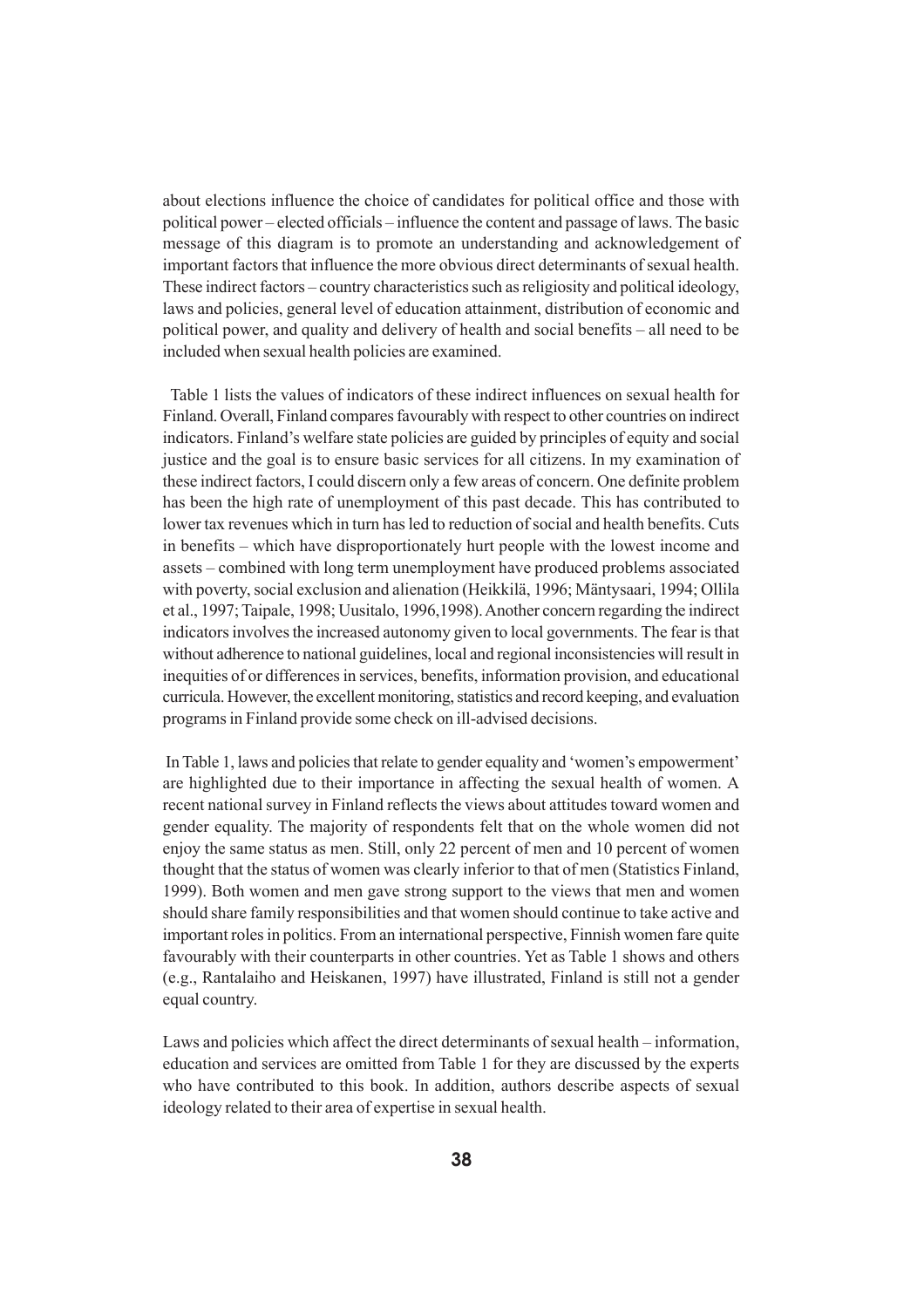Figure 3 lists components of two direct influences on sexual health as applied to Finland. These components correspond to the chapters of this book. For organisational and conceptual purposes, the distinction between information provision and service provision has been made. In reality, information provision is a part of service provision and some organisations described in this book (e.g., Väestöliitto, SEXPO, SETA and STAKES), are involved in supporting and providing both services and information delivery. I have also listed some of the indicators of sexual health for they will be discussed in the forthcoming chapters and included in the conclusion when the strengths and shortcomings of sexual health policy in Finland are summarised. To conclude this chapter, I present a short overview of elements of the health care system in Finland. The quality and delivery of *general* health services is a major determinant of *sexual* health services in all countries. Also this overview will help the reader understand how specific sexual health services are provided in Finland.

#### **Figure 3. Components of Sexual Health Information / Education and Services Applied to Model**



transgender individuals, disabled and the elderly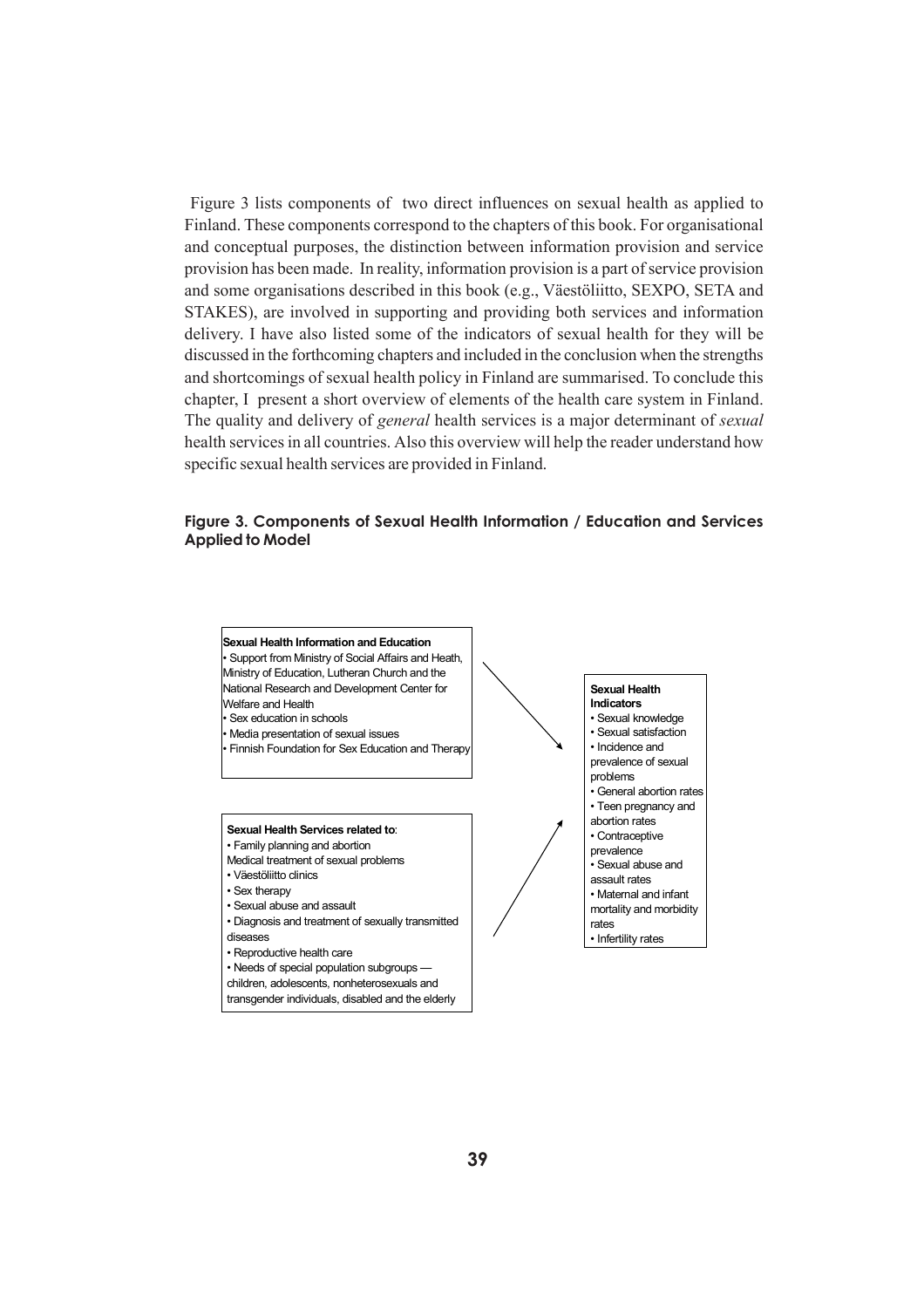# Basic Elements of Finland's Health Care System

Finland has a national system of health care that is funded by general taxation. Traditionally, major goals have been to provide universal access and equity in service provision, to promote prevention strategies and high quality of primary care, and to increase efficiency and cost containment. Finland also highly monitors its health care quality by obtaining comprehensive and detailed statistics and by regularly obtaining evaluations from both clients and health care providers. Every two years reports on public health, health services and health policy are given to the Parliament by a Health Policy Monitoring of the Country Action Team. Health care costs accounted for 7.7% of the GDP in 1996 (Salo, 1998).

A basic strategy and assumption of Finnish health policy is that one's state of health is an important part of one's well-being and thus access to health care is the *right* of everyone. In 1992, the Act on the Status and Rights of Patients was enacted. This law establishes "patients' rights to get good care and treatment within the limits of resources, to information, self-determination, access to documents, complaining procedures, and medical ombudsmen" (Ministry of Social Affairs and Health, p. 117, 1995). Additional provisions of this law require that patients must be informed about their health condition, alternatives and risks involving care, and where to obtain treatment. Patients must also understand enough about their treatment to give their consent to it.

Finland has three levels of government – central, provincial and municipal. The 453 municipalities – which range in size from 150 people to 500,000 in the most populated area – are responsible not only for providing public health care but also general social services and education. Until the end of 1992, health services were provided locally by the municipalities but were strongly controlled by the central government. The municipalities received state subsidies amounting to 29% to 66% of their costs for health care services, social welfare and running schools and the municipalities supplied the remaining financing (Ministry of Social Affairs and Health, 1995). As a result of the recession that began in the early 1990s, the principle of state subsidies changed to a block grant system in 1993. Thus, currently, each municipality determines the proportion of money to be spent on the three areas of health, social services and education. According to Hermanson, Aro, and Bennett (1994), the tight system of central planning was criticised for high costs involved in monitoring, rigid uniformities across municipalities that inhibited incentives to cut costs and improve organisational efficiency, and lack of responsiveness to patient preferences. The size of the block grants to the municipalities is determined by a special formula which takes into account population size, age distribution, morbidity rates, population density, land area and financial capacity of the municipality.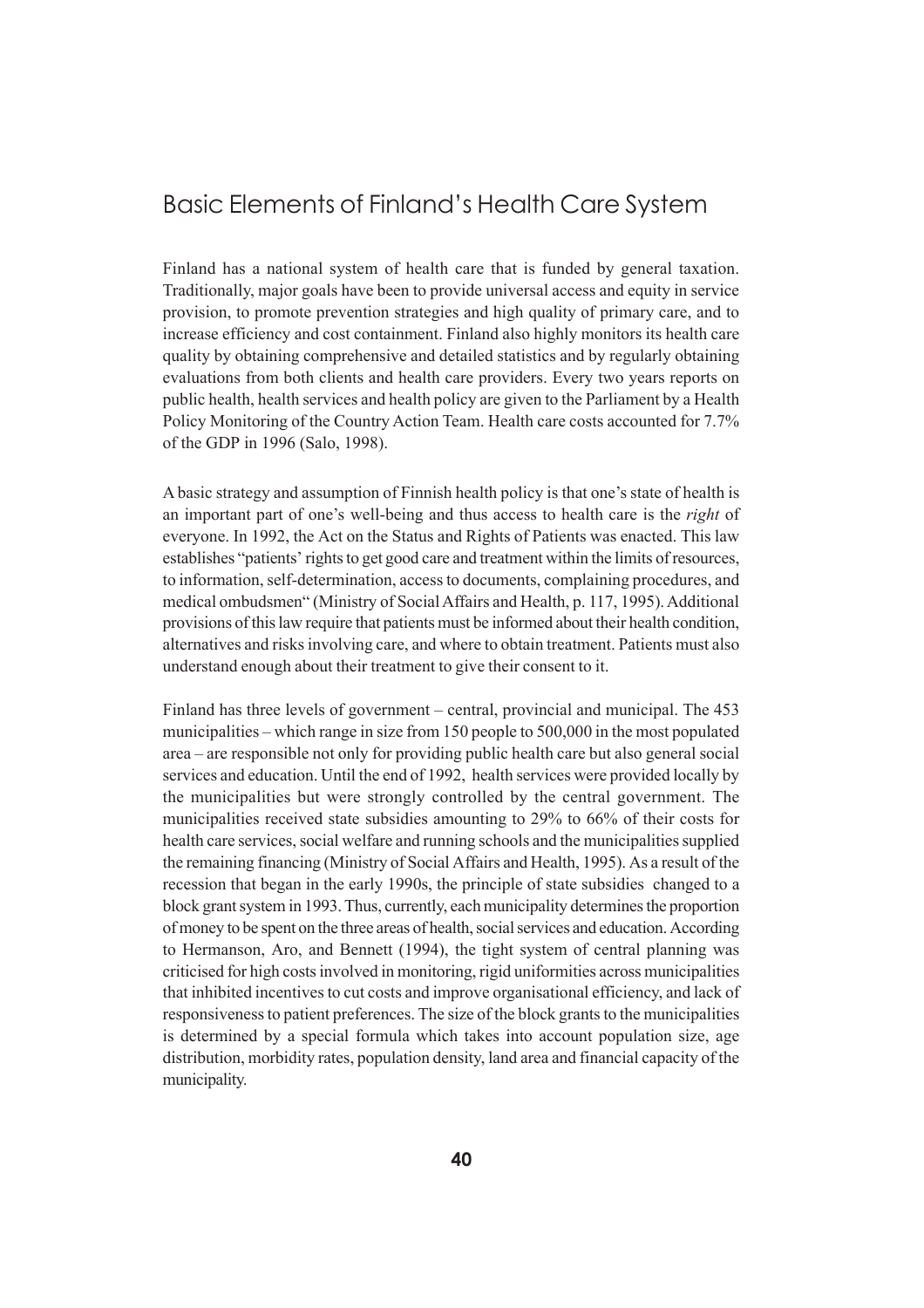As stated earlier, a basic feature of health care in Finland is its focus on primary health care (Hemming, 1995; Hermann, 1994). The Primary Health Care Act of 1972 states that the emphasis on health care should be at the primary level. This act made municipalities responsible for the provision of primary care, and listed the basic tasks that should be provided at local health centres. The municipalities are required, for example, to provide family planning services and maternal and child health care. The specialists at local health centres are mostly general practitioners and public health nurses. Patients who need consultation or extra care are referred to other specialists in hospitals or within the private sector. The health centres also offer laboratory and x-ray services, physiotherapy, and bed wards mainly for long term care.

A private system of health care also exists in Finland and a portion of the payment to private health professionals is reimbursed by the state through a special fund. Hermanson et al. (1994) report that public expenditure on health (75%) still outweighs private expenditure. In 1998, out-of-pocket payment for health care represented about 20% of total health care expenditure; these expenditures comprised mainly user charges in public health services, purchases of private physicians' examinations and treatments, pharmaceuticals, and adult dental care. The proportion of health care provided by private expenditures and by the municipalities compared to the central government has increased (Salo, 1998). A minority of Finns has private health insurance and this is mostly used by parents who want their children to have access to a private pediatrician.

A sizeable part of health care for the adult population is provided by occupational health care (OHC). Employers are required to offer services to their employees, and a special funding covers a large part of the cost. For the employee, the preventive OHC services are free of charge. Many employers also offer a number of curative services as part of their occupational health care including consultations to private specialists.

Hermanson et al. (1994) state that the standard of education of Finnish health care personnel is high. In 1998, 48% of all physicians were women (Taskuheto 1999). To attract public health physicians to the health centres, pay for physicians has been higher than physician pay in hospitals. Partly due to strong unionisation, the medical profession in Finland has managed to retain its high status and leadership roles. Hemminki (1995) emphasises that the goal of prevention of health problems is facilitated by the high proportion of public health nurses in Finland. In health centres public health nurses outnumber physicians. These highly educated professionals who traditionally have worked in maternity and child health have broadened their services to include a focus on health promotion and prevention of health problems in all age groups.

In a recent evaluation of Finland's health care system by an OECD report (OECD Economic Surveys, 1998), its functionality and quality were praised. According to the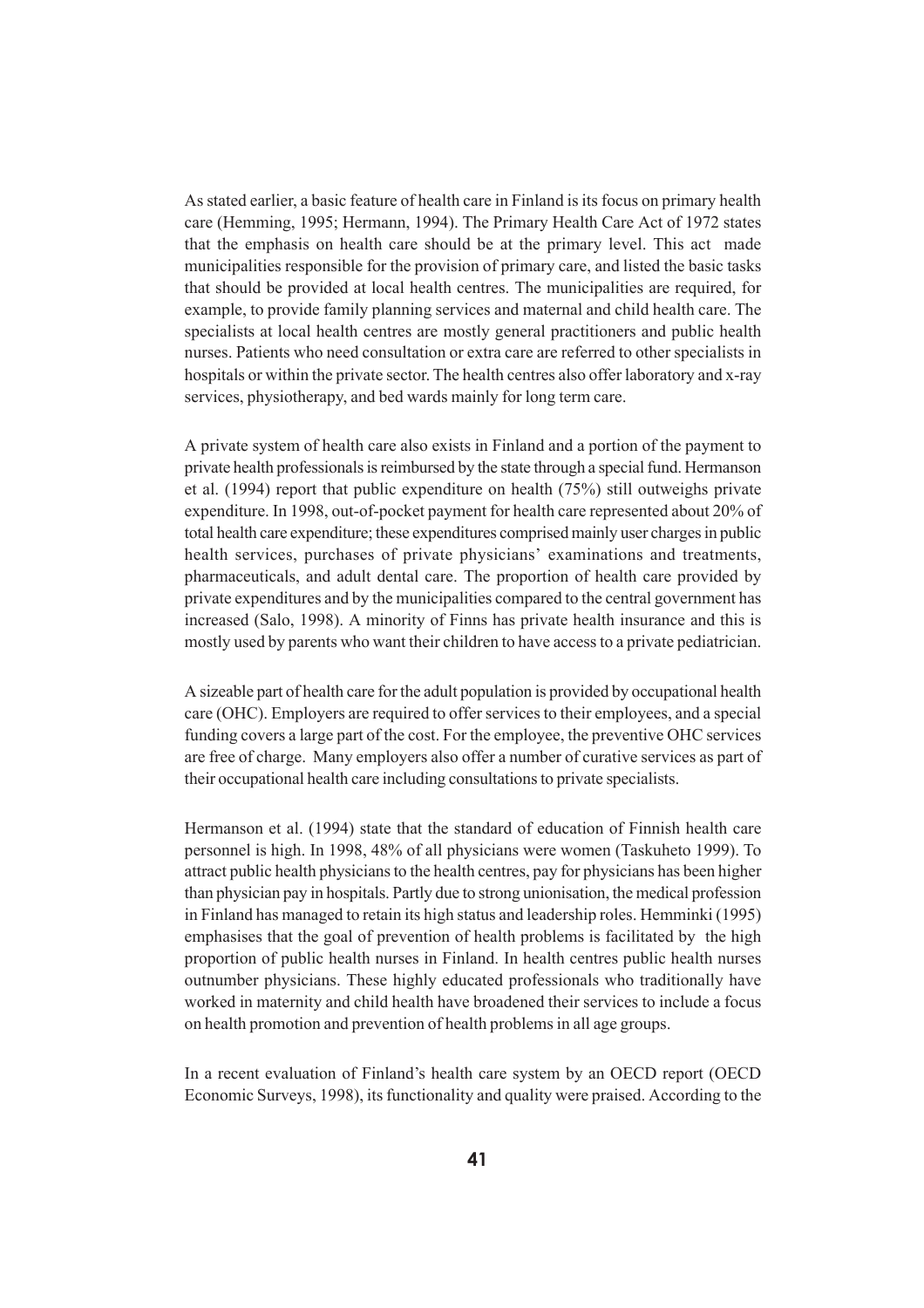report, "Finland's health care infrastructure is modern and the personnel are highly skilled" (p. 15, Socius, 1998). The report also emphasises that among all EU member states, Finns are the second most satisfied with the health care they receive; only the Danes are more satisfied. A few recommendations for changes were made to eliminate inequities and increase efficiency. For example, the OECD recommended a new pay scheme for doctors that would encourage doctors working at the municipal health centres to decrease their work as private practitioners, facilitate longer term care of patients, and reduce unnecessary consultations. A second recommendation was that no more cuts should be made in governmental appropriations for health care.

In summary, health services have been considered a public responsibility for decades in Finland. The health care system has been characterised by an emphasis on primary care, where a variety technological services are also available. Malpractice issues are not a problem. It is rare for malpractice actions to occur despite the fact that the legal system permits such suits. The major concerns seem to be to guard against forces which reduce equity in and access to health care provision and which decrease preventive health care. Despite longstanding persistent efforts to achieve these goals, statistics have consistently indicated that the more affluent are characterised by more positive indicators of healthy well-being. Under the new system of decentralised control, Rehnström (1997) already reports some problems in the area of preventive health care and health promotion. Decisions by some municipalities to decrease funding for health prevention and promotion efforts have resulted in higher curative expenses. From an international perspective, health care services in Finland have fared well in terms of equity, access and prevention goals. Under the new decentralised system in which municipalities have been granted new powers and control, it seems the greatest challenge for health care professionals and policy decision makers will be to find ways to continue to maintain and improve health services so they are characterised by equity, universal access and good preventive care.

Just before this book was to go to print in June of 2000, Finns got upset when their country's health system performance was ranked 31<sup>st</sup> out of 191 countries by the WHO World Health Report (www.who.int/whr/2000/en/report.htm). Finns have traditionally taken pride in the high quality of their health care, and so this low ranking was both a disappointment and surprise. Health officials, measurement experts, and statisticians examined the means by which countries were ranked. Although they did find flaws in measurement techniques, authorities were in general agreement that the World Health Report had indeed identified weakness – known to some experts – in Finnish health care. Weaknesses acknowledged by the report and Finnish commentators were 1) high mortality of men of working age, 2) wide differentials in health outcomes by social class, 3) reduction in funding and health services, especially for the elderly, chronically ill, and mentally ill patients, 4) over-burdening of those providing health care, 5) lack of dental care support for the entire population, and 6) health problems linked to crowded living conditions, the environment, and traffic and workplace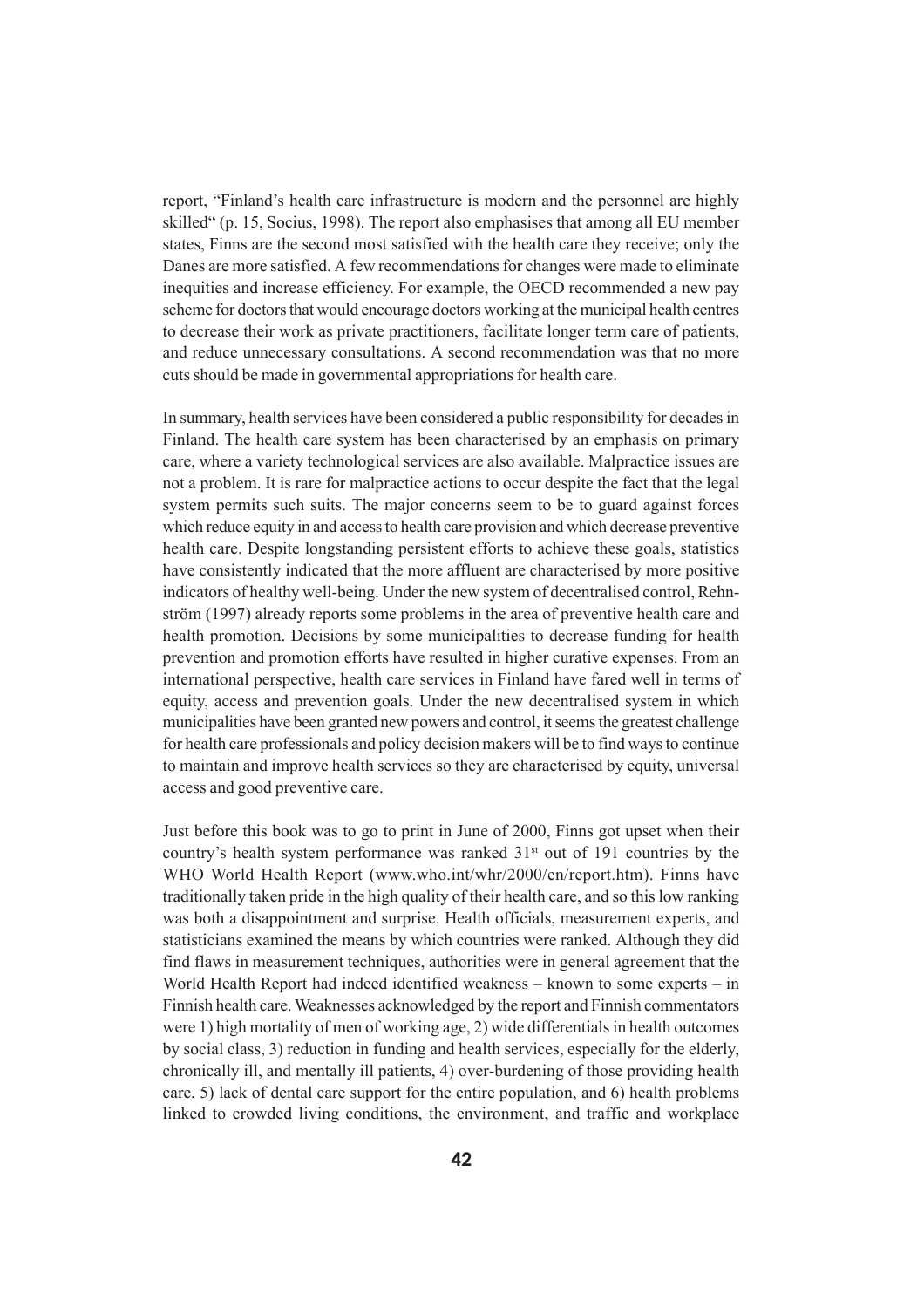conditions. Nevertheless, concerned policy makers, health professionals, and legislators hope to use the low WHO ranking as an advocacy measure to stop the reduction in health care funding and work for restoration of monies for vital health care needs.

#### **References**

- Alan Guttmacher Institute. 1994. Sex and America's Teenagers. New York: The Alan Guttmacher Institute.
- Award, Yaser and Nirit Israeli. 1997. Poverty and Income Inequality: An International Comparison, 1980s and 1990s. Working Paper No. 166 of the Luxembourg Income Study.
- Basu, Alaka. 1996. ICPD: What about men's rights and women's responsibilities? *Forum: Health Transition Review 6*, 225-229.
- Batliwala, Srilatha. 1994. The Meaning of Women's Empowerment: New Concepts from Action. In Gita. Sen, Adrienne Hermain, and Lincoln Chea (Eds.), *Population Policies Reconsidered, Health Empowerment, and Rights.* NY: International Women's Health Coalition and Boston, MA: Harvard University Press.
- Blumenfeld, Warren and Diane Raymond. 1989. Looking an Gay and Lesbian Life*.* Boston: Beacon Press.
- Bradshaw, York and Michael Wallace. 1996. Global Inequalities*.* Thousand Oaks, CA: Pine Forge Press.
- Buss, D. M. 1989. Sex differences in human mate preferences: Evolutionary hypotheses tested in thirty-seven cultures. *Behavioral and Brain sciences, 12,* 1-49
- David, H, Morgall, J., M. Osler, N. Rasmussen and B. Jensen. 1990. United States and Denmark: Different Approaches to Health Care and Family Planning. *Studies in Family Planning, 21*, 1-19.
- David, H., and J. Rademachers. 1996. Lessons from the Dutch Abortion Experience. *Studies in Family Planning, 27,* 341-342.
- Eng, Thomas and William Butler. 1997. The Hidden Epidemic: Confronting Sexually Transmitted Diseases*.* Washington, DC: National Academy of Sciences Press.
- Finkelhor, David. 1984. Child Sexual Abuse: New theory and research*.* New York: Free Press.
- Finkelhor, D, G. Hotaling, I. Lewis and C. Smith. 1990. Sexual abuse in a national survey of adult men and women: Prevalence, characteristics, and risk factors. *Child Abuse and Neglect, 14,* 19-28
- Friedman, Jay. 1992. Cross-Cultural Perspectives on Sexuality Education. SIECUS Report, August/September. New York: Sexuality and Information Council of the United States
- Heikkilä, Matti. 1996. On the Terms and Impact of Social Security Cuts in Finland. *Dialogi 1 B*, English Supplement, 4-6
- Hemminki, Elina. 1995. Themes from Finland: Special Features of Finnish Health Services. Helsinki: National Research and Development Centre for Welfare.
- Hermanson, Terhi, Aro, Seppo, and Bennett, Charles. 1994. Finland's Health Care System: Universal Access to Health Care in a Capitalistic Democracy. *The Journal of the American Medical Association, 27*, 1957-1962.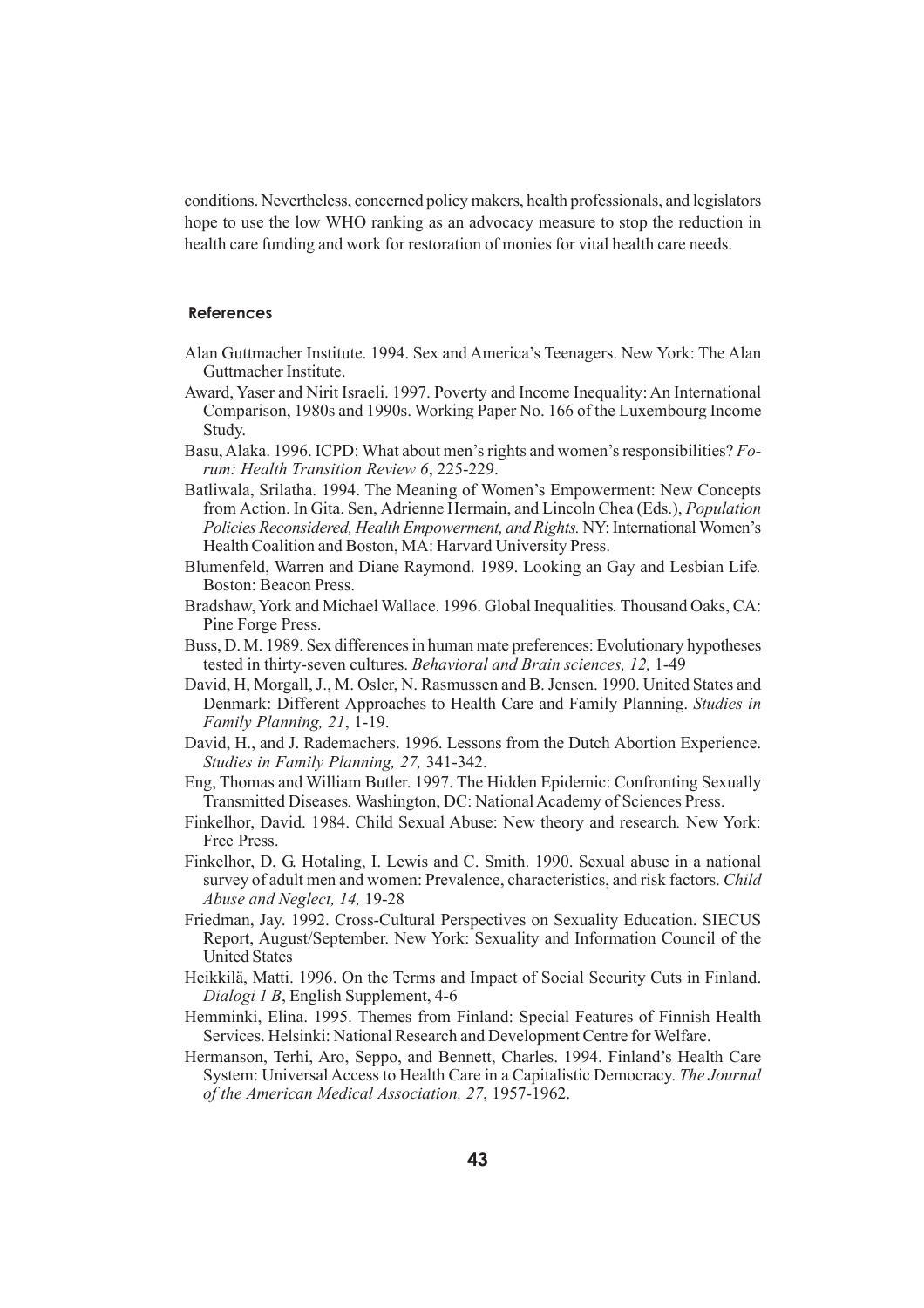- Jones, E., J. Forest, N. Goldman, S. Henshaw, R. Lincoln, J. Rosoff, C. Westoff, and D. Wulf. 1986. Teenage Pregnancy in Developed Countries, New Haven, CT: Yale University Press.
- Jones, E. J. Forest, S. Henshaw, J. Silverman, and A. Torres. 1989. Pregnancy, Contraception, and Family Planning Services in Industrialized Countries. New Haven, CT: Yale University Press.
- Ketting, Evert. 1994. Is the Dutch Abortion Rate Really that Low? *Planned Parenthood in Europe*, *23*, 29-32.
- Kontula, O. And E. Haavio.Mannila. 1995. Sexual Pleasures: Enhancement of Sexual Life in Finland. Aldershot: Dartmouth.
- Kosunen, Elise and Matti Rimpelä. 1996 Improving Adolescent Sexual Health in Finland. *Choices, 25, No. 1,* 18-21
- Lottes, Ilsa. 1988. Sexual socialization and attitudes toward rape. In A.W. Burgess (Ed.), *Rape and Sexual Assault, Vol. 2.* New York: Garland.
- Malamuth Neil and Ed Donnerstein. 1984. Pornography and Sexual Aggression*.* Orlando, FL: Academic Press.
- McCormick, Naomi and Clinton Jessor. 1983. The Courtship Game: Power in the Sexual Encounter. In E. R. Allgeier and N. McCormick (Eds.), *Changing Boundaries, Gender Roles and Sexual Behavior*, Palo Alto, CA: Mayfield.
- Ministry of Social Affairs and Health. 1995. Women's Health Profile, Finland. Helsinki.
- Mäntysaari, Mikko. 1994 Problems of Social Work in a Recession. *Dialogi, 4B*, 15-16 National Research and Development Centre for Welfare and Health (STAKES). 1999.
- Facts about Finnish social welfare and health care. Helsinki: STAKES.
- Nenonen, Mikko, Muuri Anu, and Nylander Olli. 1998. Social Welfare and Health Care Statistics in Finland. *Dialogi, English Supplement, 8B*, 8-9.
- Ollila, Eeva, Meri Koivusalo, and Tuija Partonen (Eds.) 1997. Equity in Health through Public Policy. Helsinki: STAKES.
- Osberg, Lars and Kuan Xu. 1997. International Comparisons of Poverty Intensity: Index Decomposition and Bootstrap. Working Paper No. 165 of the Luxembourg Income Study.
- Pirog-Good, Maureen and Jan Stets. 1989 *Violence in Dating Relationships, Emerging social Issues.* New York: Praeger
- Population Action International. 1995 Reproductive Risk: A Worldwide Assessment of Women's Sexual and Maternal Health. Washington, DC: Population Action International.
- Population Crisis Committee. 1988. Country Rankings on the Status of Women: Poor, Powerless, and Pregnant. Population Briefing Paper, No.2. Washington, D.C.
- Puro, Helena and OECD Economic Surveys, Finland. 1998. OECD Praises Finnish Health Care. *Socius, 4,* 15.
- Rantalaiho, Liisa and Tuula Heiskanen. 1997. Gendered Practices in Working Life. New York: St. Martin's.
- Rehnström, Jaana. 1997.Themes from Finland: Reproductive Health Care and Health Care in Finland: An Overview. Helsinki: National Research and Development Centre for Welfare and Health.
- Reiss, Ira L. 1980. Sexual Customs and Gender Roles in Sweden and America: An Analysis and Interpretation. In H. Lopata (Ed.), *Research on the Interweave of Social Roles: Women and Men*, Sreenisiek, CT: JAI Press.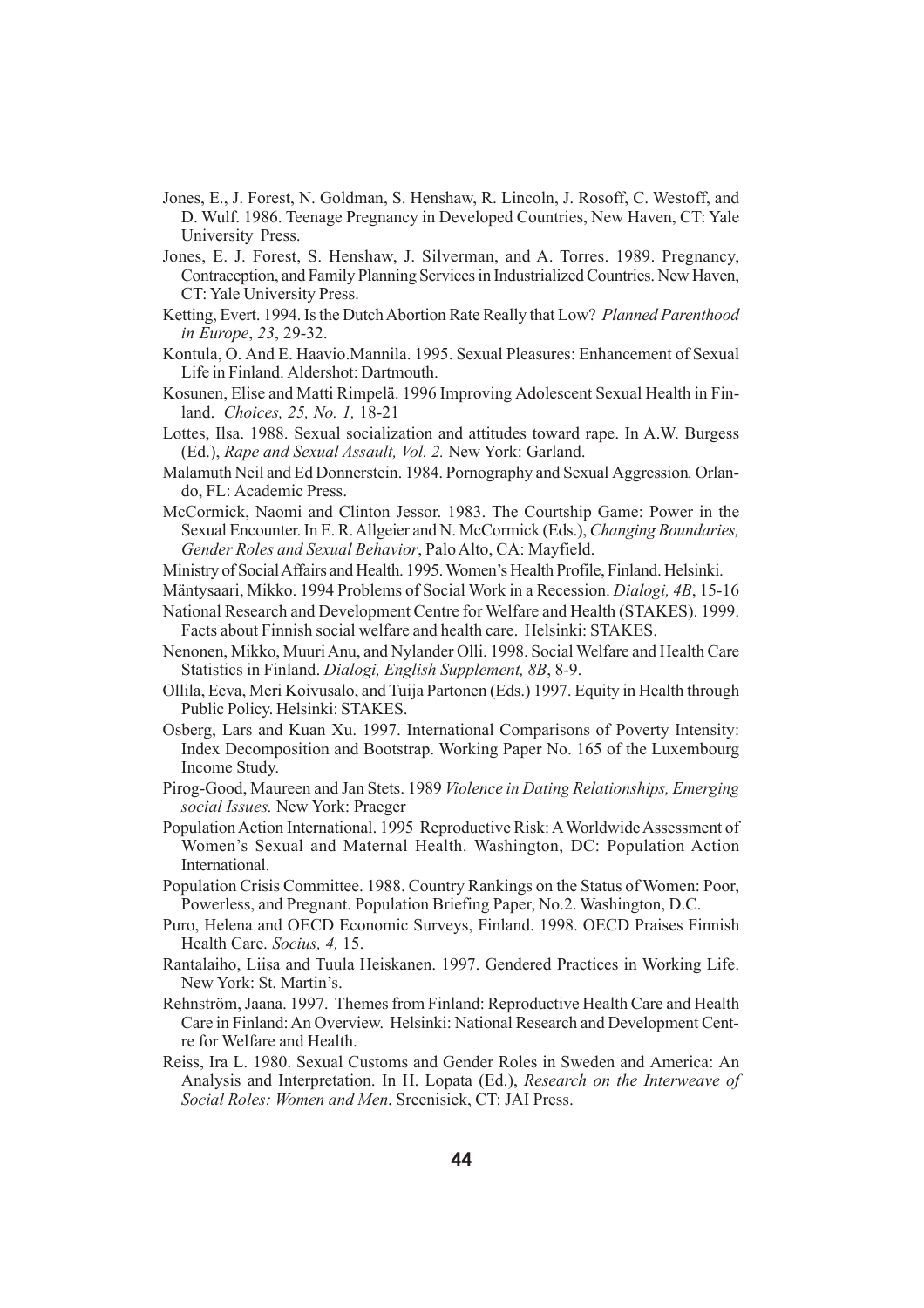- Reiss, Ira L. 1986. Journey into Sexuality: An Exploratory Voyage. Englewood Cliffs, NJ: Prentice-Hall.
- Reiss, Ira L. 1990. An End to Shame: Shaping Our Next Sexual Revolution. Buffalo: Prometheus Books.
- Reiss, Ira L. 1997. Solving America's Sexual Crises*.* Amherst, NY: Prometheus Books.
- Rofes, Eric. 1983. Lesbians, Gay Men and Suicide*.* San Francisco: Grey Fox Press.
- Salo, Maisa. 1998. Social Progress for Health Care Development. *Socius, 4*, 13-14.
- Siaroff, Alan. 1994. Work, Welfare and Gender Equality: A New Typology. In Diane Sainsbury (Ed.), *Gendering Welfare States*. London: Sage Publications
- Skjeldestad, F. E. 1994. Choice of Contraceptive Modality by Women in Norway. *Acta Obstetricia et Gynecologica Scandinavica 72*, 48-52.
- Smeeding, Timothy 1997. Financial Poverty in Developed Countries: The Evidence from LIS, (FINAL REPORT to the UNDP) Working Paper No. 155 of the Luxembourg Income Study.
- Statistics Finland. 1999. Women and Men in Finland, 1999, Gender Statistics 7. Helsinki: Paino-Center Oy.
- Suomen Lääkäriliitto (The Finnish Medical Association). 1999. Lääkärit (List of Physicians) 1999. Taskutieto.
- Taipale, Vappu. 1998. Health Policy Development and Health Impact Assessment in the Member States. Case Study: Family Policy in Finland. Paper presented at the Presidency Conference on Developing EU Public Health Policy, May, London.
- UNICEF 1996. The Progress of Nations. Benson, Wallingford, Oxon, UK: P&LA.
- United Nations Development Programme 1996*.* Human Development Report. New York: Oxford University Press.
- United Nations Development Programme. 1997. Human Development Report. New York: Oxford University Press.
- United Nations Development Programme. 1998. Human Development Report*.* New York: Oxford University Press.
- United Nations Development Programme. 1999. Human Development Report. New York: Oxford University Press.
- Uusitalo, Hannu. 1996. Social Policy in the 1990s. *Dialogi 1B*, English Supplement, 2-3.
- Uusitalo, Hannu. 1998. Laman aikana tulonjako säilyi entisellään, mutta laman jälkeen erot ovat kasvussa (During the economic recession the distribution of income remained on the previous level but after the recession the difference are growing). *Yhteiskuntapolitiikka*, *63*, 425-431.
- Vilar, Durante. 1994. School Sex Education: Still a Priority in Europe. *Planned Parenthood in Europe*, *23*, 8-12.
- Waller, Mark. 1997. Fight Begins Against Poverty and Social Exclusion. *Socius 2*, 12-14.
- West, Donald and Richard Green. 1997. Sociolegal Control of Homosexuality, A Multination Comparison. London: Plenum Press.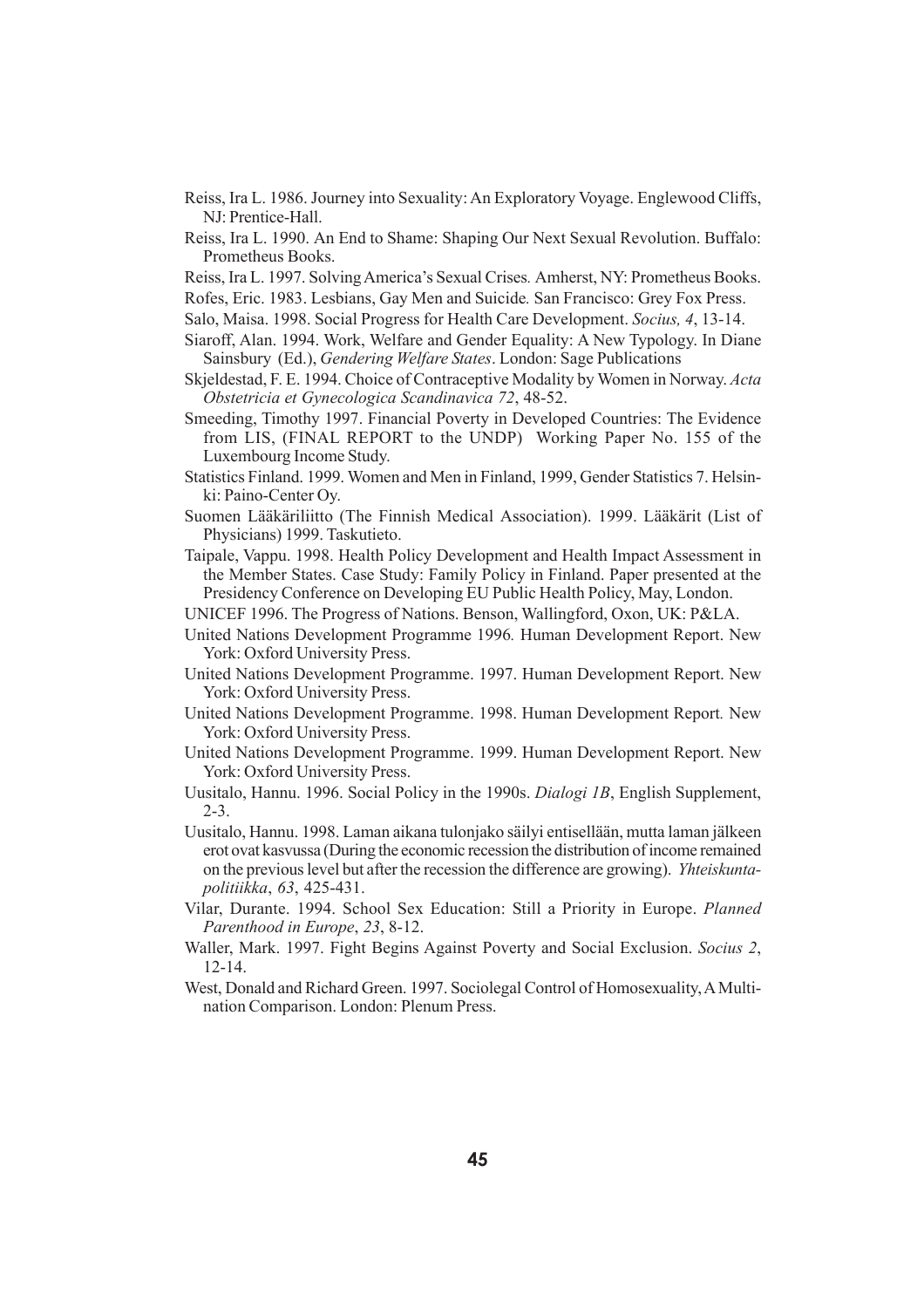#### **Table1. Values of Indirect Influences of Sexual Health for Finland**

| <b>Country Characteristics</b>                                |                                                                                                                                                                                                               |
|---------------------------------------------------------------|---------------------------------------------------------------------------------------------------------------------------------------------------------------------------------------------------------------|
| Political Ideology:                                           | Democratic and egalitarian; Presidential elections<br>every 6 years and parliamentary elections every 4<br>years, voter turnout in final vote for president in<br>2000–83% for women and 77% for men.         |
| Stability:                                                    | No wars, internal or external since the 1940s                                                                                                                                                                 |
| <b>Gross Domestic Product:</b>                                | \$20,150, per capita (US\$, 1997) <sup>1</sup>                                                                                                                                                                |
| Information access:                                           | Finland leads the world in internet connections and<br>mobile phones per capita <sup>2</sup> and printing and writing<br>paper consumed in 1995. <sup>3</sup><br>Share of households with 1 - 6 radios - 99%. |
| Number per 1000 persons who have the<br>following $\degree$ : | television licenses (each covering several television<br>sets) – 382, daily newspapers - 455, mobile<br>telephones $-572$ , main telephones $-553$ , internet<br>connections - 107.                           |
| Religiosity:                                                  | Religious leaders generally support rather than<br>oppose sexual health policy                                                                                                                                |
| Damaging Cultural Customs:                                    | No obvious ones such as female genital mutilation                                                                                                                                                             |
| Alcohol and Drug use:                                         | Since 1998 HIV cases have increased due to<br>intravenous drug use; Alcohol consumption in liters<br>per capita in 1995 – 6.4 <sup>3</sup>                                                                    |

#### **Laws and Policies**

- 1878 Women and men receive equal rights with regard to inheritance
- 1901 Women receive the right to study at university on equal terms with men
- 1906 Women receive voting rights in national election (first country in Europe to do so) and the right to be electoral candidates ( first country in world )
- 1917 Women receive general voting rights for local governmental elections
- 1919 Women gain the right to work without their husbands' permissive
- 1930 Marriage Act released wives from the guardianship of their husbands= and wives given the right to own property
- 1962 The principle of equal pay for work of equal value established both in public and private sector
- 1978 The father receives the right to 12 days= paternity leave for birth of his child
- 1980 Law passed granting the father the right to share parental leave with the mother The first Plan of Action for the Promotion of Gender Equality of the Government of Finland proposed
- 1986 Finland ratifies the UN Convention on the Elimination of All Forms of Discrimination Against Women (CEDAW)
- 1987 The Act on Equality between Women and Men passed
- 1988 The first female priests consecrated in the Evangelic Lutheran Church of Finland
- 1990 Children up to age 3 guaranteed a municipal child care place
- 1996 Children under school age guaranteed municipal day care An Updated Plan of Action for Promotion of Gender Equality of the Government of Finland proposed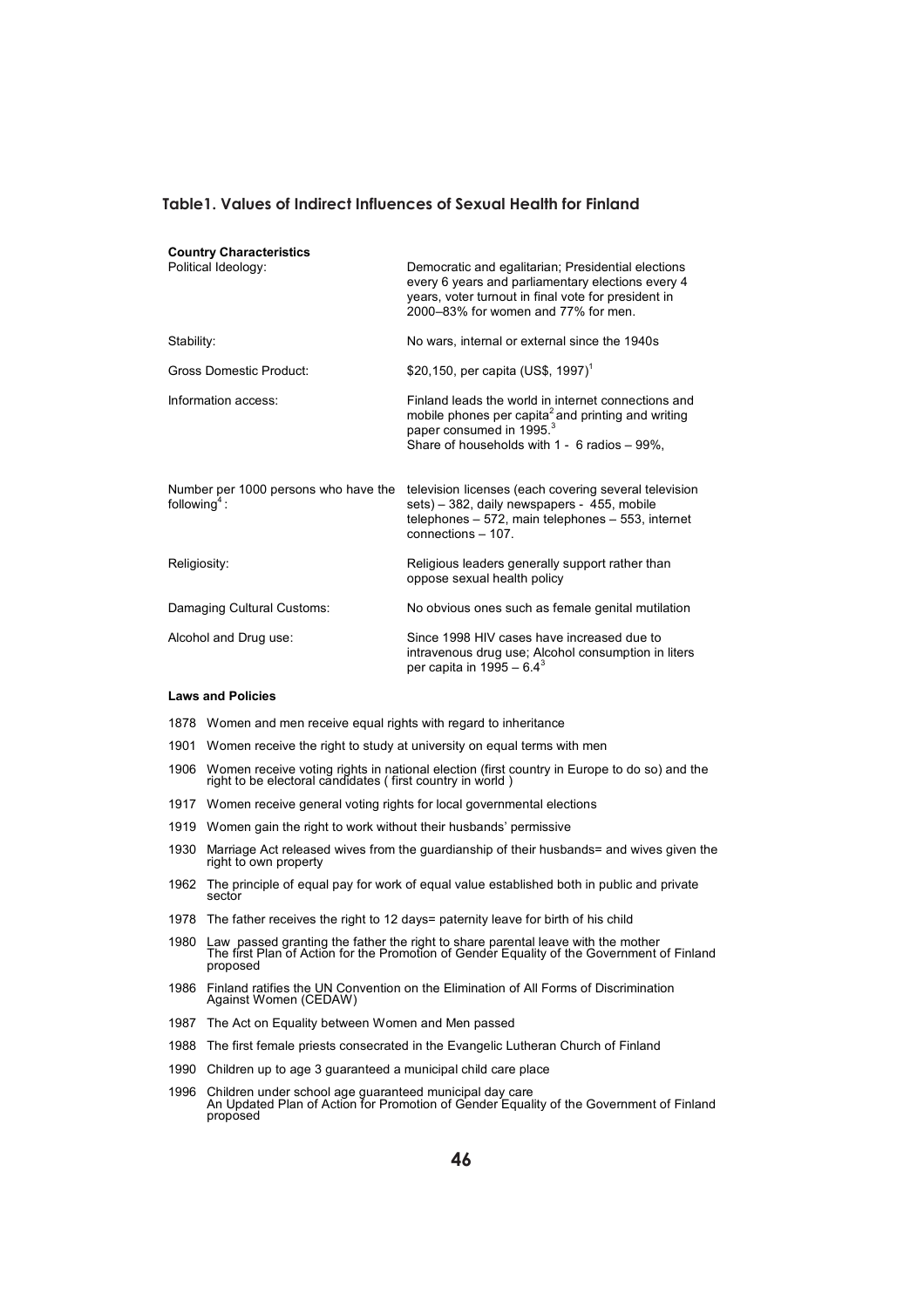| <b>Education Level</b><br>Literacy rate:                                                                                                                                           | $99\%$ <sup>1</sup>           |                       |
|------------------------------------------------------------------------------------------------------------------------------------------------------------------------------------|-------------------------------|-----------------------|
| Percent of population aged 15 or over with basic education, grades<br>1-9 only. 1997 <sup>4</sup>                                                                                  | Women<br>44%                  | Men<br>42%            |
| Percent of population with at least upper secondary level<br>qualifications, 1997 <sup>4</sup>                                                                                     | Women<br>56%                  | Men<br>58%            |
| Percent of population in 1997 with a tertiary education <sup>4</sup>                                                                                                               | Women<br>7%                   | Men<br>7%             |
| Percent of graduates from universities in 1997 by gender <sup>4</sup>                                                                                                              | Women<br>58%                  | Men<br>42%            |
| <b>Political and Economic Distribution of Power</b>                                                                                                                                |                               |                       |
| The first woman, Tarja Halonen, was elected President, 2000                                                                                                                        |                               |                       |
| Percent women elected to parliament, 1999 <sup>4</sup><br>(This percent has varied from 23% to 39% from 1975 to 1995)                                                              | 37%                           |                       |
| Percent women cabinet members (8/18), 1999 <sup>4</sup>                                                                                                                            | 44%                           |                       |
| Percent women in municipal councils, 1997 <sup>4</sup>                                                                                                                             | 32%                           |                       |
| Percent women on municipal executive boards, 1997 <sup>4</sup>                                                                                                                     | 45%                           |                       |
| Percent women on municipal committees, 1997 <sup>4</sup><br>1998 labour force participation rate $(15 - 64 \text{ years})^4$                                                       | 47%<br>Women<br>70%           | Men<br>75%            |
| 1998 unemployment rates <sup>4</sup>                                                                                                                                               | Women<br>12%                  | Men<br>11%            |
| Percent of population below 50% of median disposable income,<br>1995                                                                                                               | 6.2%                          |                       |
| Long term unemployment, 12 months or more as percent of all<br>unemployment <sup>1</sup>                                                                                           | Women<br>Men                  | 28.2%<br>33.9%        |
| Long term unemployment, 12 months or more as percent of total<br>labour force. 1995 <sup>3</sup>                                                                                   | 6.1%                          |                       |
| Women's earnings as a percent of men's averaged over 7 levels of<br>education, 1996 <sup>°</sup>                                                                                   | 80%                           |                       |
| Women's average assets subject to taxation per income recipient as<br>a percentage of men's, 1997 <sup>4</sup><br>Percent of women administrators and managers, 92-96 <sup>3</sup> | 64%<br>25%                    |                       |
| Percent of women professional and technical workers, 1992-96 <sup>3</sup>                                                                                                          | 63%                           |                       |
| Income distribution measure - Ratio of high to low incomes, 1991 <sup>5</sup><br>(Most equitable of 15 industrialised countries compared)                                          | 2.74                          |                       |
| Extent of Poverty in 1991 <sup>5</sup>                                                                                                                                             | Elderly<br>Adults<br>Children | 14.4%<br>5.8%<br>2.7% |